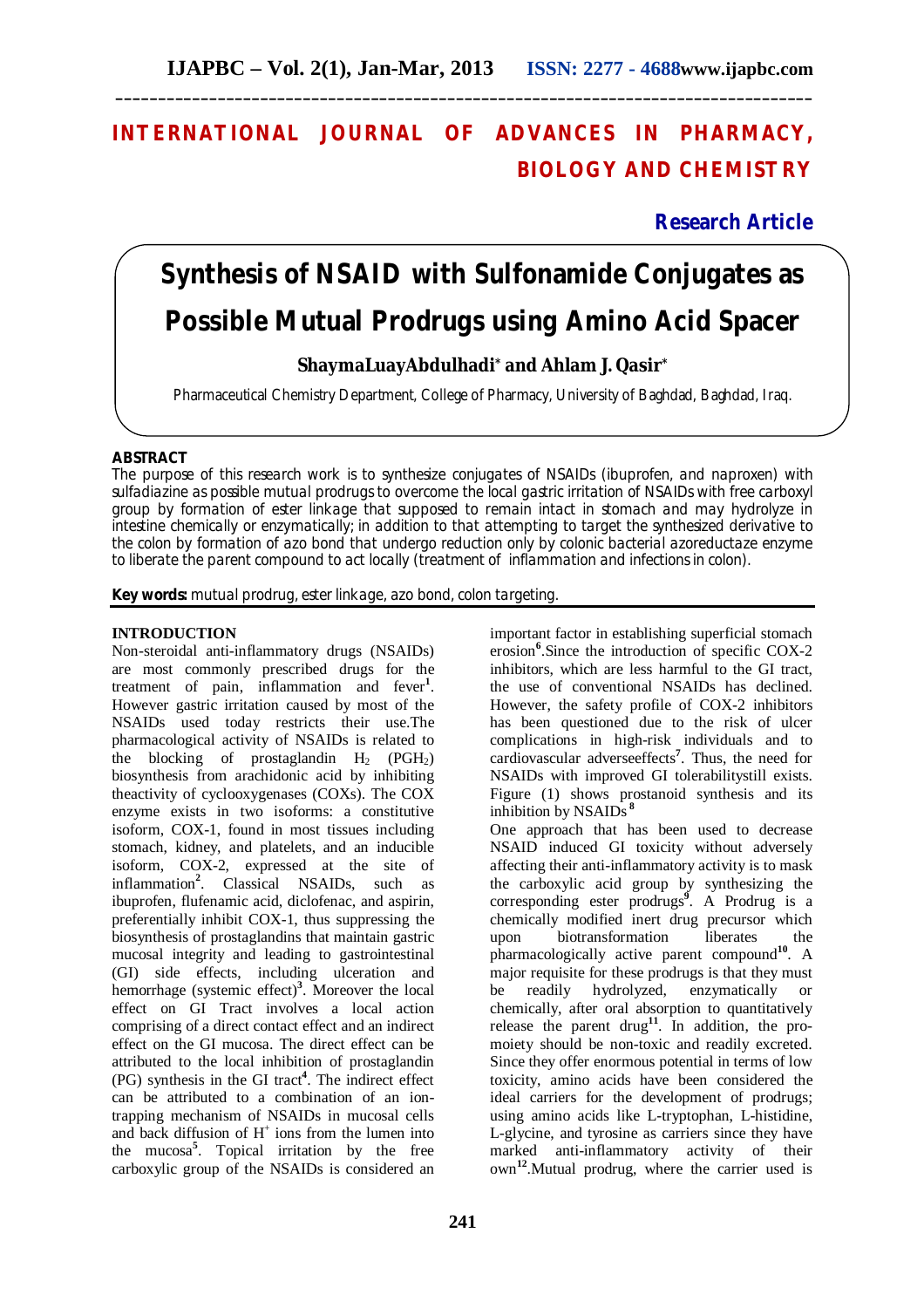another biologically active drug instead of some inert molecule. A mutual prodrug consists of two pharmacologically active agents coupled together so that each acts as a promoiety for the other agent and viceversa*.* The carrier selected may have the same biological action as that of the parent drug and thus might give synergistic action, or the carrier may have some additional biological action that is lacking in the parent drug, thus ensuring some additional benefit. The carrier may also be a drug that might help to target the parent drug to a specific site or organ or cells or may improve site specificity of a drug. The carrier drug may be used to overcome some side effects of the parent drugs as well**<sup>13</sup>** .

## **Site specific drug delivery**

A drug, after its absorption into systemic circulation, gets distributed to target site as well as non-targeted tissues. The distribution of drug to non-targeted tissues may lead to undesirable toxic effects in those tissues and insufficient concentration in the target site to evoke any therapeutic response. If the target site has a longer distribution time, the drug may get eliminated without reaching such a site; and even if the drug reaches the targeted area in sufficient concentrations, it may have such a low penetration power that it may not penetrate the target cells at all<sup>14</sup>. Targeting the drug to its site of action through prodrug concept has been utilized to overcome these problems. While designing the prodrug, utilization of the enzymes that are specifically present in that organ or tissue or specific constant pH of that area which is different from body pH should be made so that the prodrug releases the drug only in the targeted organ**<sup>15</sup>** .

## **Colon targeted drug delivery**

Colonic drug delivery has gained increased importance not just for the delivery of the drugs for the treatment of local diseases associated with the colon but also for its potential for the delivery of proteins and therapeuticpeptides. The colon has some unique features, which make this organ attractive for site-specific drug delivery. There is a considerable interest in the colon specific drug delivery in order to treat diseases of the large intestine, such as colitis, colon cancer, constipation, irritable bowel syndrome, and infectious diseases**<sup>16</sup>** . To achieve successful colonic delivery, a drug needs to be protected from absorption and /or the environment of the upper gastrointestinal tract (GIT)and then be abruptly released into the proximal colon, which is considered the optimum site for colon-targeted delivery of drugs**<sup>17</sup>** .

The colonic micro flora produces a variety of enzymes, including azoreductase, various azoreductase, various glycosidases and amidases, which were not present in the stomach or small intestine. Therefore, enzyme dependent drug release, which relies on the existence of enzyme-producing microorganisms in the colon, could be used to deliver drug to the colon.After enzymatic cleavage of degradable carrier bonds, drug release occurs**<sup>18</sup>** .

The presence of azoreductaze enzymes in colon, from colonic microflora, play important role in the release of drug from azo bond prodrugs since these enzymes cause reduction, and thus cleavage, of the azo bonds**<sup>19</sup>** .

Sulfonamides are one of the least expensive drugs and this factor largely accounts for their greater extent of use in developing countries. These drugs are considered useful for gastrointestinal (GI) tract infections. An infection always leads to inflammation therefore sulfa drugs can be coupled with NSAIDs so that these mutual prodrugs can be used for infections as well as for inflammation**<sup>20</sup>** . In this work sulfadiazine is coupled with ibuprofen and naproxen using Boc-tyrosine as spacer.

## **MATERIALS AND METHODS**

Ibuprofen, naproxen, and sulfadiazine were purchased from SDI (Iraq); Boc-tyrosine was purchased from Fluka (Switzerland). All chemicals were reagent grade and obtained from commercial sources. Elemental microanalysis was performed using CHNS analyzer (Jordan); melting points were measured on Barnstead Electrothermal<br>melting point apparatus (USA) and are melting point apparatus (USA) and are uncorrected; infra red spectra were recorded as KBr disks on FTIR spectrophotometer (College of Pharmacy, University of Al-Mustanseriya); UV spectra were done using UV spectrophotometer (College of pharmacy, University of Baghdad).

## **Chemical synthesis**

## **Synthesis of compound 1A (diazonium salt formation)<sup>21</sup>**

Sulfadiazine (2.5g, 10 mmole) was dissolved in a mixture of equal quantities (12.5ml) of each of conc. HCl and water in a suitable beaker; the resulting solution was stirred and cooled by immersing in a bath of crushed ice; throughout the reaction the temperature was kept below 5ºC. A cold solution of (0.75g,11 mmole) sodium nitrite in(5ml) water was placed in a dropping funnel which was cooled using crushed ice, then it was added dropwise into the first solution in the ice bath with continuous stirring ; the temperature should not be allowed to rise above 10ºC.The last quantity of the sodium nitrite solution was added more slowly and after stirring for 3-4 minutes, the solution was tested for excess sodium nitrite using potassium iodide-starch paper.A solution of sulfamic acid (1.5ml) of 2% was added and stirring was continued for 20 minutes. The diazonium salt formed was used immediately in the following step.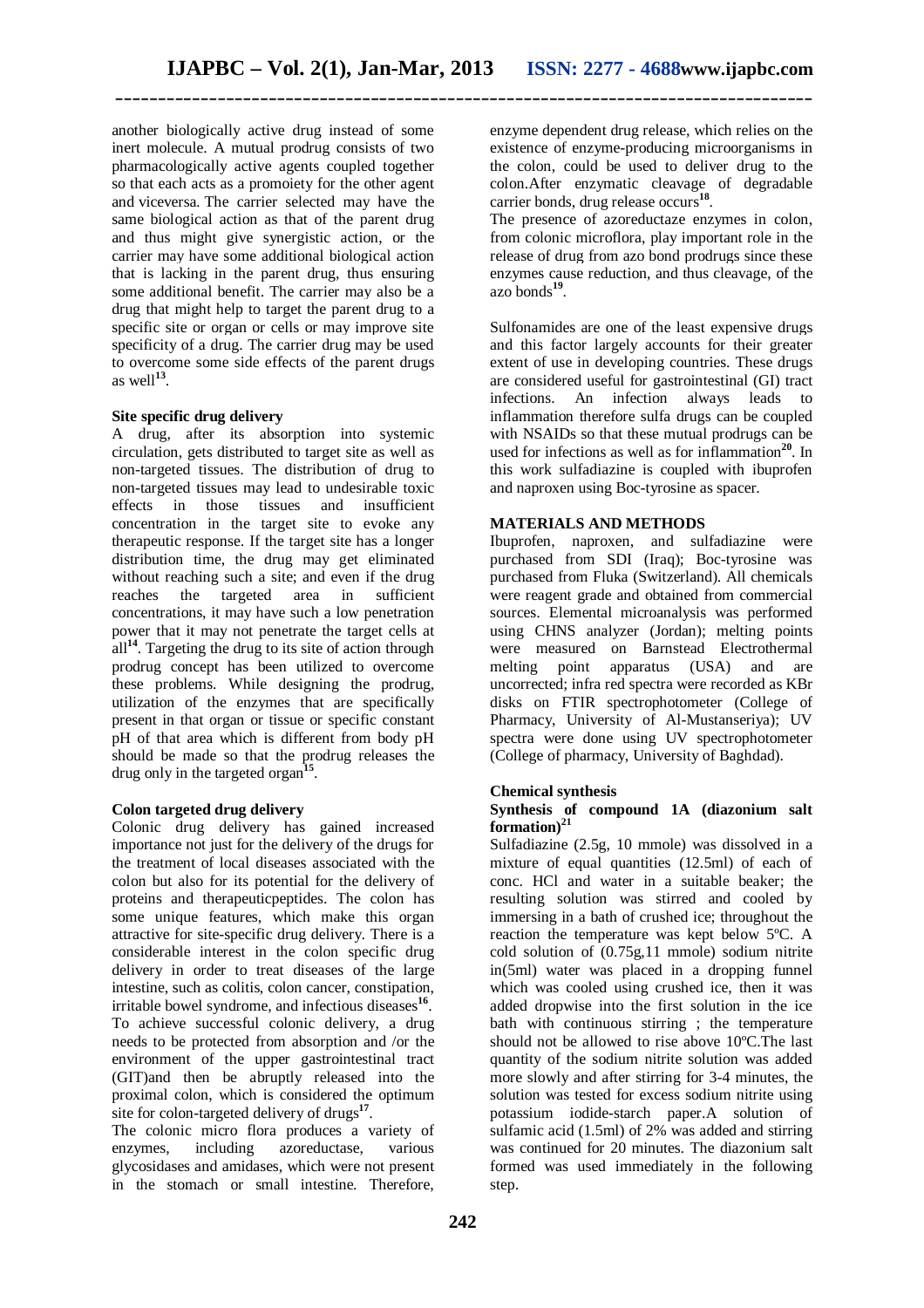#### **Synthesis of compound1B (Azo bond formation)<sup>21</sup>**

Boc- tyrosine (2.8 g, 10 mmole) was dissolved in (8 ml) of (10 %) NaOH in a suitable beaker immersed in an ice bath. The solution was stirred vigorously and the temperaturewas kept below 5ºC by the addition of crushed ice. The cold diazonium salt solution from the previous step (compound 1A) was placed in a dropping funnel, then it was added drop by drop to the cooled, stirred Boc-tyrosine solution; an orange color was developed and orange crystals soon separated. At the end of the addition the mixture was stirred for 3hours in the ice bath. Then the solution was filtered through a Buchner funnel with gentle suction, washed well with water, and recrystallized from ethanol: water mixture (1:5) to obtain (34 %) of compound 1B.

## **Synthesis of compound 1C<sup>22</sup>**

To a suspension of compound 1B (2.71 g, 5 mmole) in methanol;dimethylaminopyridine (0.06g, 0.5 mmole) was added.The mixture was stirred and cooled to -10ºC followed by dropwise addition ofthionyl chloride (0.7 ml, 10 mmole) with continuous stirring during which the temperature of the reaction mixture was kept below 0ºC. After completion of the addition, the temperature of the mixture was allowed to rise and was kept at 40ºC for 3 hours followed by refluxing for further 3 hours, then left at room temperature overnight. The solvent was evaporated to dryness in vacuum. Red powder appeared which was re-dissolved in methanol and evaporated several times to ensure the complete removal of excess thionylchloride. The residue was then collected and recrystallized from methanol: diethylether mixture (1:5) to obtain (95 %) of compound 1C as darkred residue.

## **Synthesis of compounds 1D, 2D<sup>23</sup>**

Ibuprofen 1g, 5mmole (or naproxen 1.17g, 5mmole) was dissolved in chloroform (20ml) in a round bottom flask; to it few drops of DMF were added, the mixture was stirred inside an ice bath where the temperature should be below 0ºC. A slight excess of thionyl chloride (0.7 ml, 10 mmole) was added drop wise over a period of 15- 20 minutes with continuous stirring. After complete addition of thionyl chloride the temperature was allowed to rise gradually then refluxing for 8 hours. The solvent and the excess thionyl chloride were evaporated under vacuum followed by redissolving in chloroform and re-evaporation several times. The acid chloride was obtained as a yellow oily residue and used immediately in the following step.

## **Synthesis of compound I, II<sup>24</sup>**

A suspension of compound 1C (2.78 g, 5 mmole) and TEA (1.4ml, 10 mmole) in dry THF (100ml) was stirred in an ice bath. Followed by a dropwise addition of a solution of compound 1D or 2D (in dry acetone) (5 mmole) over a period of 1 hour, the temperature of the mixture was kept below -5ºC during the addition. After that the mixture was stirred for 72 hours at room temperature. The solvent was evaporated then the residue was dissolved in chloroform followed by filteration to remove solids. The chloroform layer was shaken with 1M sodium carbonate solution for 15 minutes  $(3 \times 25 \text{ml})$ , D.W.  $(3 \times 25 \text{ml})$ , 0.05N HCl  $(3 \times 25 \text{ml})$  $,D.W.$  ( $3 \times 25$ ml) and finally with ( $25$ ml) brine solution (saturated NaCl solution).The chloroform extract was dried over anhydrous magnesium sulfate. The residue, after evaporation of solvent, was collected and recrystallized from chloroform: petroleum ether (40-60) mixture (1:5) to obtain (26%) yield red residue compound I; (25%) yellow residue compound II.

## **RESULTS AND DISCUSSION**

Primary aromatic amines, on reaction with nitrous acid in the presence of HCl (or other mineral acid) at about 0ºC, yield diazonium salts. Coupling reaction is an electrophilic aromatic substitution with the diazonium ion acting as the electrophile which reacts at the position of greatest electron availability (the position para or ortho to the electron releasing group)**<sup>25</sup>**.Conversion of acid chloride into ester:on treatment with the appropriate nucleophile, an acid chloride can be converted to an ester by nucleophilic acyl substitution mechanisms.Nucleophilic acyl substitution reactions take place in to steps:

- 1. Addition of the nucleophile.
- 2. Elimination of a leaving group.**<sup>26</sup>**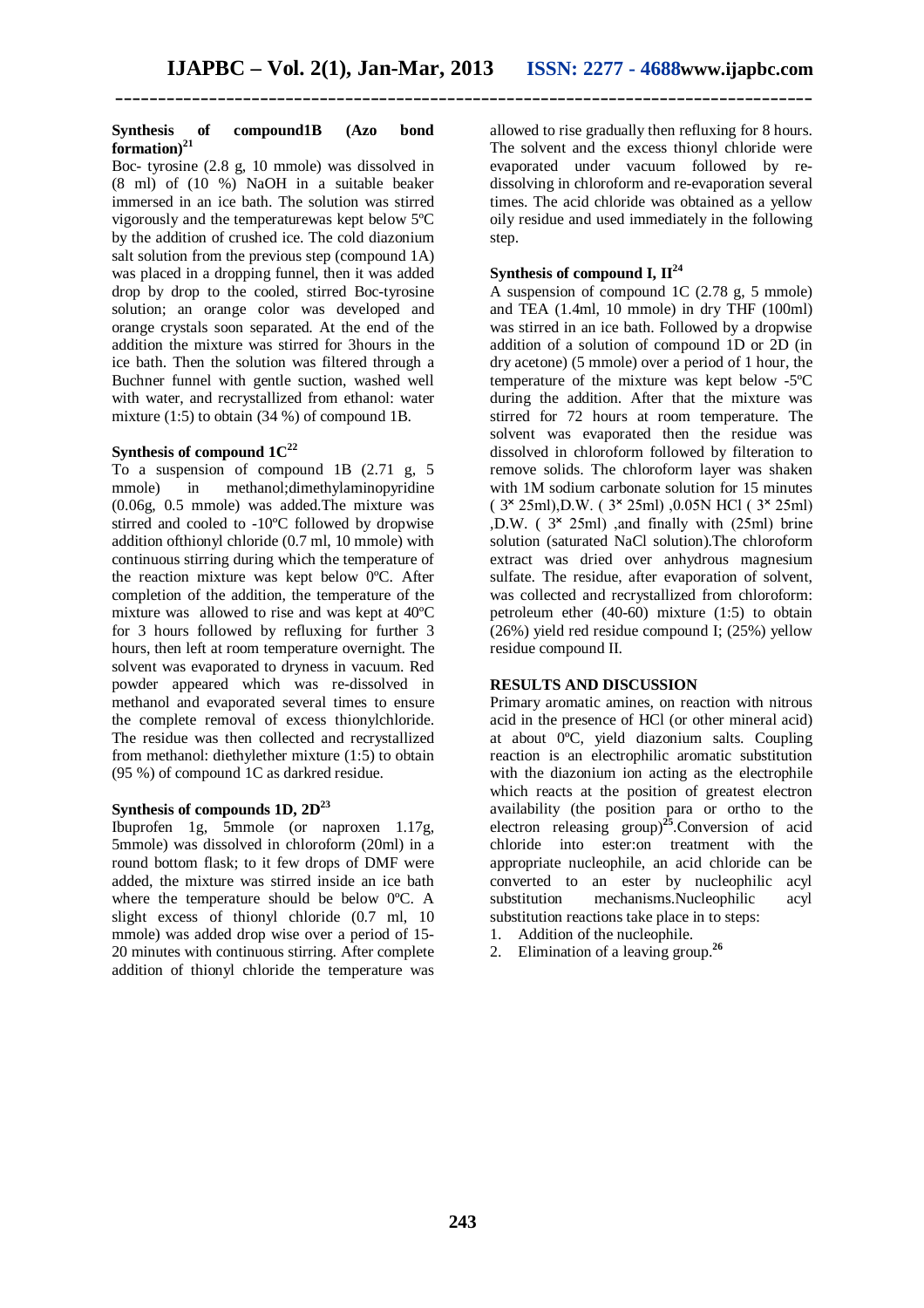

## **Scheme of synthesis of compound I, II**

#### **Determination ofλ max**

Scanning the solutions of compounds I, II (25μg /ml) in chloroform by UV/visible spectrophotometer at 200-800 nm gave different peaks with  $\lambda$  max at 332nm; see figures(2), (3). The molar extinction coefficient for compounds I, II were determined atλ max **=** 332 nmand presented in table (1).

#### **Preparation of calibration curve**

Calibration curve of compound I was constructed in chloroform using different concentration solutions (25, 50, 100, 200 μg/ml) at  $\lambda$  max (332) nm) and presented as straight line; see figure (5).

#### **Determination of partition coefficient<sup>27</sup>**

A drug partition coefficient is a measure of its distribution in a lipophilic/hydrophilic phase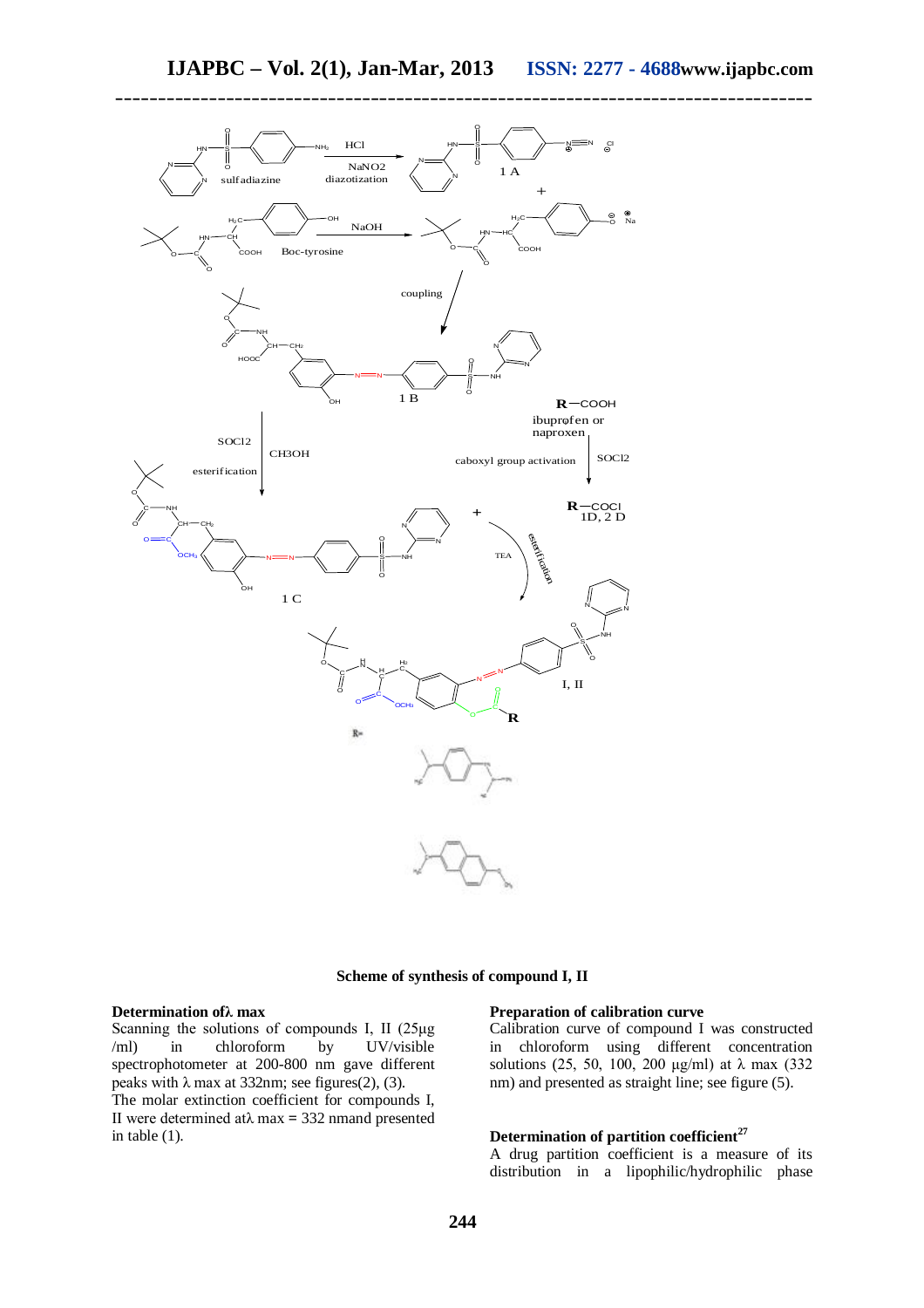system, and is indicative of its ability to penetrate biological multiphase system. The partition coefficient of compound I was determined in two systems: n-octanol/HCl buffer (PH=1.2) where the value was 30.211 and n-octanol/ phosphate buffer (PH=7.4) where the value was  $30.\overline{64}$ . This indicates that the compound is highly lipophilic.

#### **CONCLUSION**

The synthesis of the designed compounds has been successfully achieved and the structural formula for these compounds was characterized using IR spectroscopy, elemental microanalysis, melting points, UV spectra, and  $R_f$ values. From the results compound I is highly lipophilic.

## **ACKNOWLEDGEMENTS**

Praise is to almighty Allah gracious for enabling me finish what I started and for helping me to present this work. I would like to express my deepest thank and gratitude to Dr. Ahlam J. Qasir for helping me in this work.



**Fig. 1: Prostanoid synthesis and its inhibition by NSAIDs** 

| Table 1: Physical appearance, percentage of yield, melting points, $R_f$ values, and |  |
|--------------------------------------------------------------------------------------|--|
| molar extinction coefficient of intermediates and final compounds                    |  |

| compound             | <b>Physical appearance</b>                    | Yield% | <b>Melting</b><br>Point $(^{\circ}C)$ | $R_f$ *<br>value |      | $E$ at<br>332 nm |
|----------------------|-----------------------------------------------|--------|---------------------------------------|------------------|------|------------------|
|                      |                                               |        |                                       |                  | в    |                  |
| 1B                   | Orange powder                                 | 34%    | 143-145                               | 0.3              | 0.1  |                  |
| 1C                   | Dark red powder                               | 95%    | 90-92                                 | 0.7              | 0.2  |                  |
|                      | Red powder                                    | 26%    | 152-155                               | 0.9              | 0.46 | 1173             |
|                      | Yellow powder                                 | 25%    | 157-160                               | 0.96             | 0.37 | 3413.6           |
| $-4.1$ $-7.1$ $-1.1$ | $1/0.25$ The $1$<br>$\sim$ 100 $\sim$<br>- 11 | 1/0.2  |                                       |                  |      |                  |

 **\*** A) Chloroform: ethanol (8:2) B) Toluene: ethanol (8:2)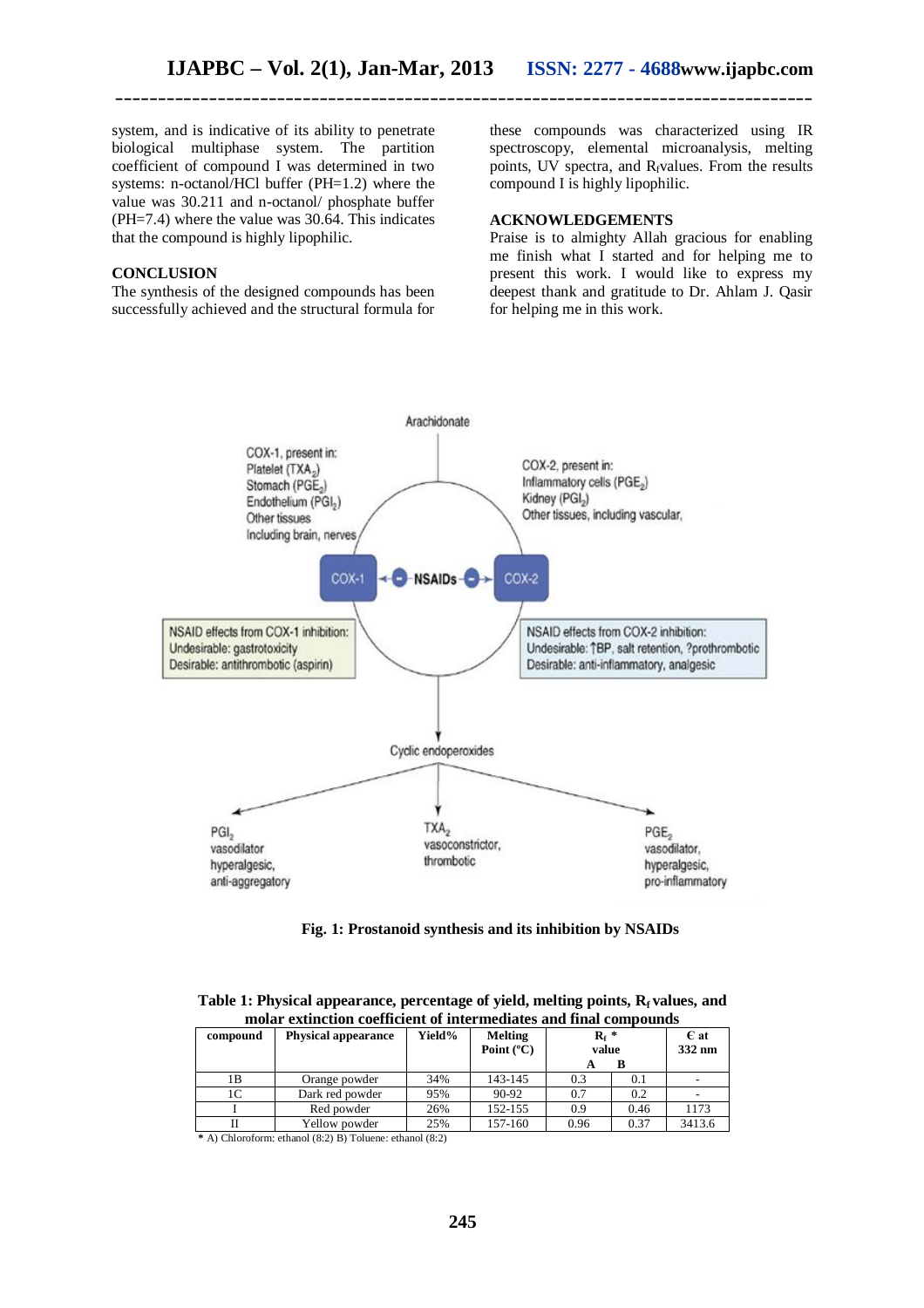| Compound | <b>Molecular</b>      | <b>Molecular</b><br>weight | Elemental microanalysis% |                   |                 |
|----------|-----------------------|----------------------------|--------------------------|-------------------|-----------------|
|          | formula               |                            | Element                  | <b>Calculated</b> | <b>Observed</b> |
|          | $C_{38}H_{44}N_6O_8S$ | 744.86                     |                          | 61.27             | 61.319          |
|          |                       |                            | н                        | 5.95              | 6.341           |
|          |                       |                            | N                        | 11.28             | 12.064          |
|          |                       |                            | S                        | 4.30              | 4.444           |
| Н        | $C_{39}H_{40}N_6O_9S$ | 768.83                     | C                        | 60.93             | 60.998          |
|          |                       |                            | Н                        | 5.24              | 5.197           |
|          |                       |                            | N                        | 10.93             | 11.534          |
|          |                       |                            | S                        | 4.17              | 4.623           |

**Table 2: Elemental microanalysis results of compounds I and II**

**Table 3: FT IR characteristic bands of the synthesized compounds**

| Compound    | <b>Band</b> $(cm^{-1})$                                    | Interpretation                                                                                                                                                                                                                          |
|-------------|------------------------------------------------------------|-----------------------------------------------------------------------------------------------------------------------------------------------------------------------------------------------------------------------------------------|
| Compound 1B | 3385<br>1707<br>1622<br>1581<br>1276<br>1498<br>1348, 1166 | O-H stretching and N-H stretching of amide<br>C=O stretching of carboxyl group<br>$C=O$ stretching of amide<br>N-H bending (amide II band)<br>C-O stretching of carboxyl group<br>$N=N$ stretching<br>$O = S = O$ sulfonamide two bands |
| Compound1C  | 3417<br>1737<br>1618<br>1585<br>1344, 1170<br>1280         | O-H stretching of phenol and<br>N-H stretching of amide<br>$C=O$ stretching of ester<br>C=O stretching of amide<br>N-H bending (amide II band)<br>$O=$ S $=$ O sulfonamide two bands<br>C-O stretching of ester                         |
| Compound I  | 3416<br>1743<br>1658<br>1585<br>1357,1132                  | N-H stretching of amide<br>$C=O$ stretching of ester<br>$C=O$ stretching of amide<br>N-H bending (amide II band)<br>$O = S = O$ sulfonamide two bands                                                                                   |
| Compound II | 3288<br>1737<br>1651<br>1581<br>1354,1166<br>1269          | N-H stretching of amide<br>$C=O$ stretching of ester<br>$C=O$ stretching of amide<br>N-H bending (amide II band)<br>$O = S = O$ sulfonamide two bands<br>C-O stretching of ester                                                        |



**Fig. 2: UV spectrum of compound I shows 3 peaks; 246, 332, and 409 nm; λ max is 332 nm**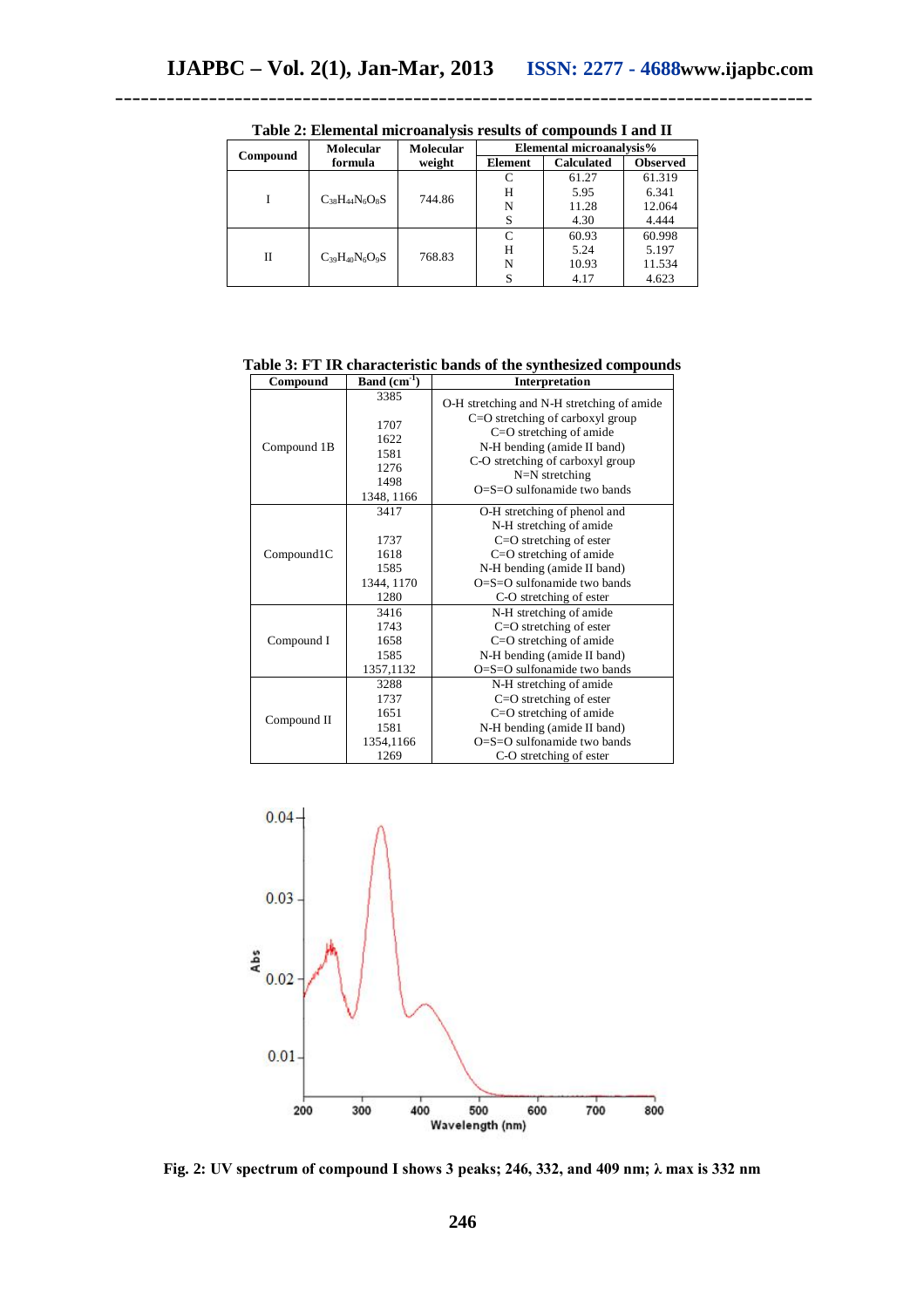

**Fig. 3: UV spectrum of compound II shows 3 peaks; 241, 332, and 409 nm; λ max is 332 nm**



**Fig. 5: The calibration curve of compound I**

#### **REFERENCES**

- 1. AbhilashaVerma, Nirupam Das,<br>MeenakshiDhanawat and Sushant K. MeenakshiDhanawat and Sushant K.<br>Shrivastava, Conjugation of some Shrivastava, Conjugation of NSAIDs with 5-phenyl-2-aminothiazole for reduced ulcerogenicity. Thai J Pharm Sci. 2010; 34:49-57.
- 2. Benu Manon and Pritam D Sharma. Design, Synthesis and evaluation of

diclofenac-antioxidant mutual prodrugs as<br>safer NSAIDs. Indian Journal of safer NSAIDs. Indian Journal of Chemistry. 2009;48B:1279-1287.

3. Atul R Bendale, Sachin B Narkhede, Anil G Jadhav and Vidyasagar G.Synthesis and evaluation of some amino acid conjugates of NSAIDS. J. Chem Pharm Res. 2010;2(6):225-233.